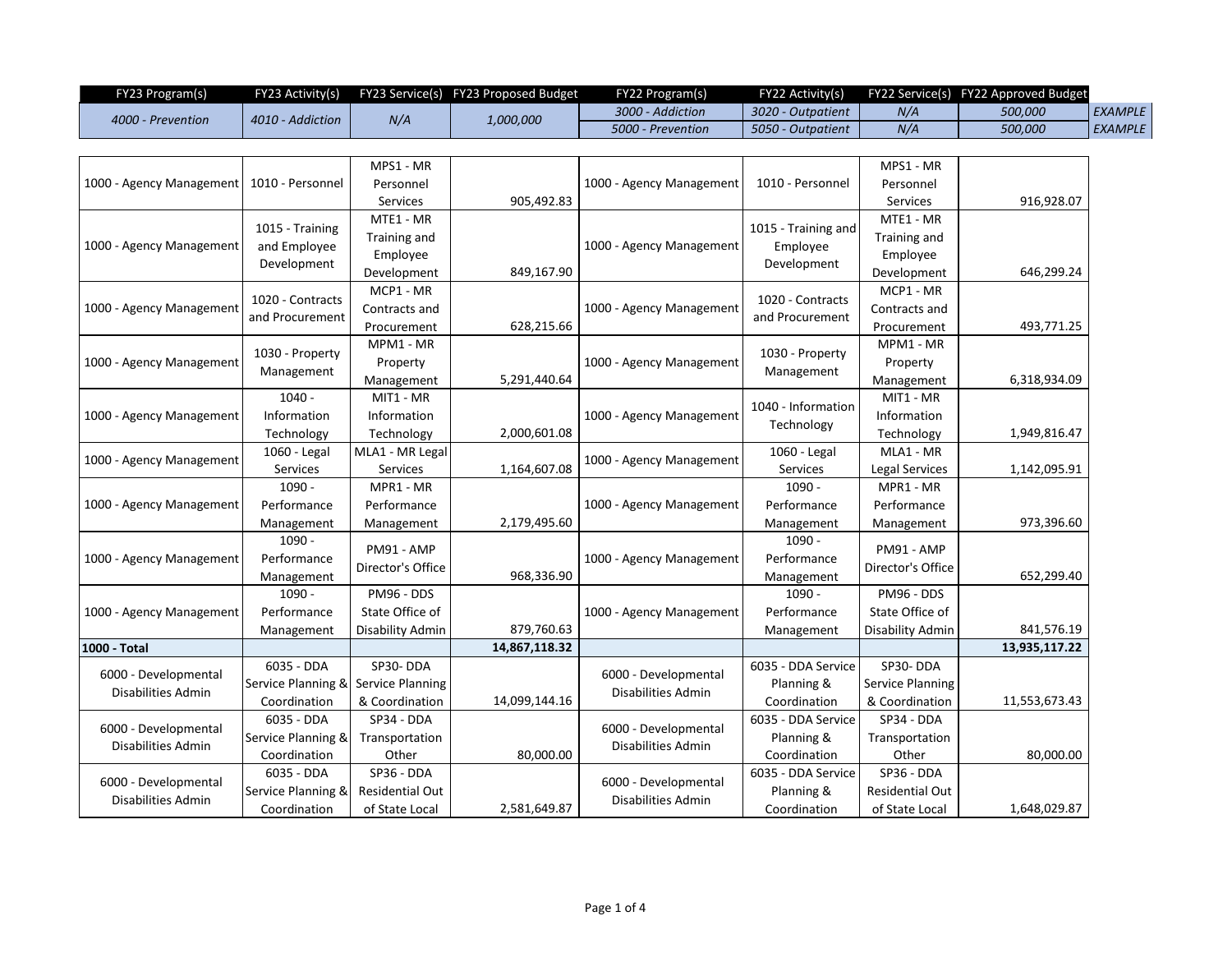| 6000 - Developmental                              | 6035 - DDA                                            | SP37 - DDA                                             |               |                                                   | 6035 - DDA Service                                    | SP37 - DDA                                             |               |
|---------------------------------------------------|-------------------------------------------------------|--------------------------------------------------------|---------------|---------------------------------------------------|-------------------------------------------------------|--------------------------------------------------------|---------------|
|                                                   | Service Planning &                                    | Residential                                            |               | 6000 - Developmental                              | Planning &                                            | Residential                                            |               |
| Disabilities Admin                                | Coordination                                          | Services Local                                         | 6,083,671.40  | Disabilities Admin                                | Coordination                                          | Services Local                                         | 9,772,601.66  |
| 6000 - Developmental<br>Disabilities Admin        | 6035 - DDA<br>Service Planning &<br>Coordination      | SP41 - DDA<br>Residential<br>Services Other<br>Revenue | 11,415,012.00 | 6000 - Developmental<br>Disabilities Admin        | 6035 - DDA Service<br>Planning &<br>Coordination      | SP41 - DDA<br>Residential<br>Services Other<br>Revenue | 13,454,614.30 |
| 6000 - Developmental                              | 6060 - Quality                                        | IM91 - DDA                                             |               | 6000 - Developmental                              | 6060 - Quality                                        | IM91 - DDA                                             |               |
| Disabilities Admin                                | Assurance                                             | Investigation                                          | 419,841.47    | <b>Disabilities Admin</b>                         | Assurance                                             | Investigation                                          | 386,804.55    |
| 6000 - Developmental                              | 6060 - Quality                                        | IM92 - DDA                                             |               | 6000 - Developmental                              | 6060 - Quality                                        | IM92 - DDA                                             |               |
| <b>Disabilities Admin</b>                         | Assurance                                             | Enforcement                                            | 337,388.15    | Disabilities Admin                                | Assurance                                             | Enforcement                                            | 359,511.86    |
| 6000 - Developmental<br>Disabilities Admin        | 6060 - Quality<br>Assurance                           | QA60 - DDA<br>Quality<br>Assurance                     | 294,471.63    | 6000 - Developmental<br>Disabilities Admin        | 6060 - Quality<br>Assurance                           | QA60 - DDA<br>Quality<br>Assurance                     | 142,375.41    |
| 6000 - Developmental<br><b>Disabilities Admin</b> | 6060 - Quality<br>Assurance                           | QA61 - DDA<br>Quality<br>Assurance                     | 1,285,013.46  | 6000 - Developmental<br><b>Disabilities Admin</b> | 6060 - Quality<br>Assurance                           | QA61 - DDA<br>Quality<br>Assurance                     | 3,764,795.99  |
| 6000 - Developmental<br>Disabilities Admin        | 6060 - Quality<br>Assurance                           | QA62 - DDA<br>Quality<br>Improvement                   | 1,219,649.45  | 6000 - Developmental<br>Disabilities Admin        | 6060 - Quality<br>Assurance                           | QA62 - DDA<br>Quality<br>Improvement                   | 431,840.36    |
| 6000 - Developmental<br><b>Disabilities Admin</b> | 6060 - Quality<br>Assurance                           | QA63 - DDA<br>Health &<br>Wellness                     | 2,551,513.03  | 6000 - Developmental<br><b>Disabilities Admin</b> | 6060 - Quality<br>Assurance                           | QA63 - DDA<br>Health &<br>Wellness                     | 2,380,166.49  |
| 6000 - Developmental<br>Disabilities Admin        | 6060 - Quality<br>Assurance                           | QA64 - DDA<br>Health &<br>Wellness                     | 8,931,417.38  | 6000 - Developmental<br>Disabilities Admin        | 6060 - Quality<br>Assurance                           | QA64 - DDA<br>Health &<br>Wellness                     | 6,670,104.79  |
| 6000 - Developmental<br><b>Disabilities Admin</b> | 6060 - Quality<br>Assurance                           | QA64 - DDA<br>Health &<br>Wellness                     | ÷             | 6000 - Developmental<br><b>Disabilities Admin</b> | 6060 - Quality<br>Assurance                           | QA64 - DDA<br>Health &<br>Wellness                     | 605,098.00    |
| 6000 - Developmental<br>Disabilities Admin        | 6080 - DDA<br>Consumer<br>Resources and<br>Operations | CR80 - Consumer<br>Resource<br>Operations              | 249,936.09    | 6000 - Developmental<br><b>Disabilities Admin</b> | 6080 - DDA<br>Consumer<br>Resources and<br>Operations | CR80 -<br>Consumer<br>Resource<br>Operations           | 974,209.86    |
| 6000 - Developmental<br>Disabilities Admin        | 6080 - DDA<br>Consumer<br>Resources and<br>Operations | CR81 - Resource<br>Planning                            | 909,462.15    | 6000 - Developmental<br>Disabilities Admin        | 6080 - DDA<br>Consumer<br>Resources and<br>Operations | CR81 - Resource<br>Planning                            | 732,735.21    |
| 6000 - Developmental<br>Disabilities Admin        | 6080 - DDA<br>Consumer<br>Resources and<br>Operations | CR82 - DDA<br>Waiver                                   | 96,939,907.47 | 6000 - Developmental<br>Disabilities Admin        | 6080 - DDA<br>Consumer<br>Resources and<br>Operations | CR82 - DDA<br>Waiver                                   | 94,387,374.63 |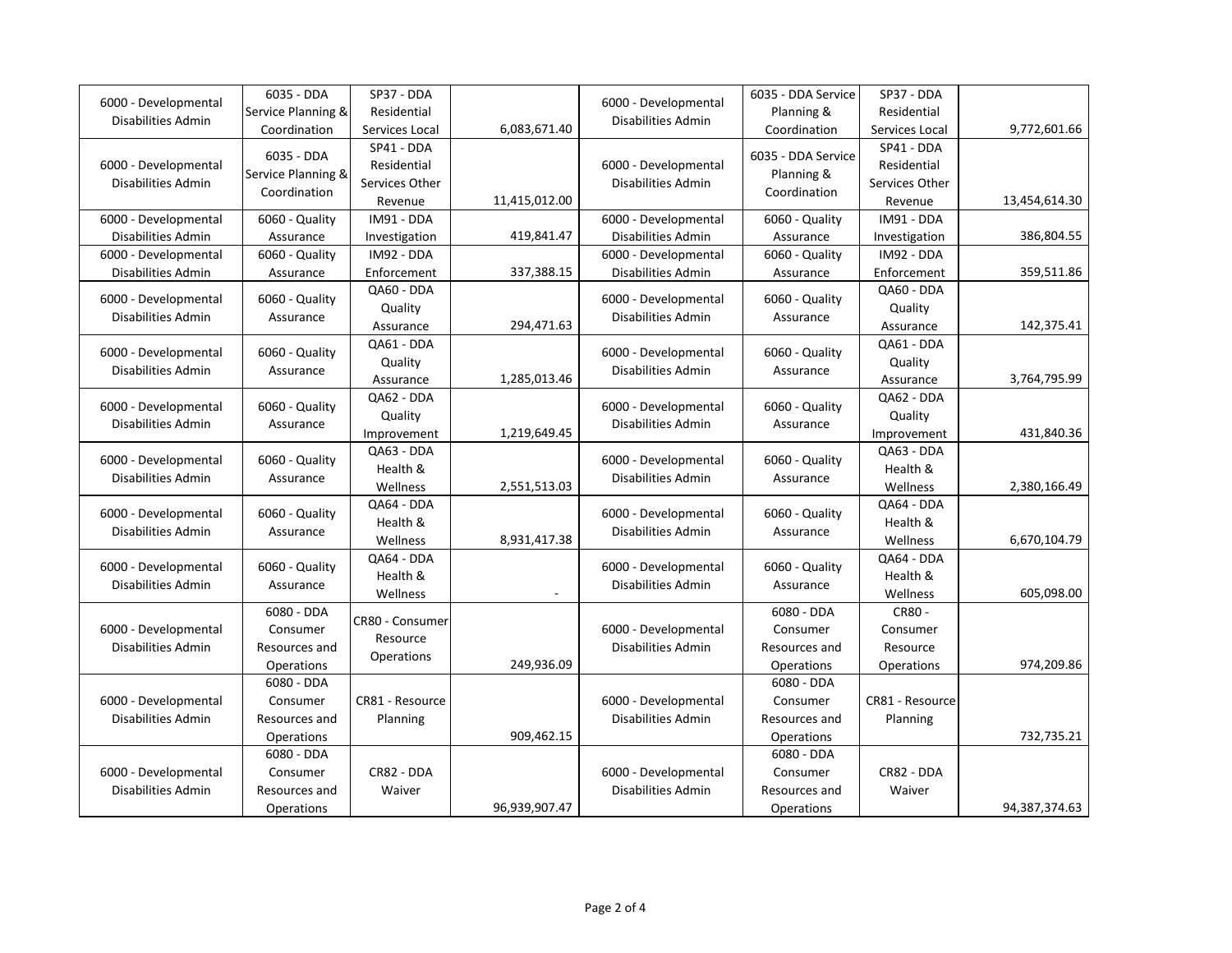| 6000 - Developmental<br>Disabilities Admin         | 6080 - DDA<br>Consumer<br>Resources and<br>Operations    | CR83 - DDA<br>Intake &<br>Eligibility                              | 457,977.06     | 6000 - Developmental<br>Disabilities Admin         | 6080 - DDA<br>Consumer<br>Resources and<br>Operations    | CR83 - DDA<br>Intake &<br>Eligibility                          | 426,718.26     |
|----------------------------------------------------|----------------------------------------------------------|--------------------------------------------------------------------|----------------|----------------------------------------------------|----------------------------------------------------------|----------------------------------------------------------------|----------------|
| 6000 - Total                                       |                                                          |                                                                    | 147,856,054.77 |                                                    |                                                          |                                                                | 147,770,654.67 |
| 7000 - Rehabilitation Services                     | 7025 - RSA<br>Vocational<br>Rehabilitation<br>Services   | <b>VREM - RSA VR</b><br>Employment                                 | 100,000.00     | 7000 - Rehabilitation Services                     | 7025 - RSA<br>Vocational<br>Rehabilitation<br>Services   | VREM - RSA VR<br>Employment                                    | 100,000.00     |
| 7000 - Rehabilitation Services                     | 7025 - RSA<br>Vocational<br>Rehabilitation<br>Services   | VRIL - RSA VR<br>Independent<br>Living Program                     | 1,001,972.00   | 7000 - Rehabilitation Services                     | 7025 - RSA<br>Vocational<br>Rehabilitation<br>Services   | VRIL - RSA VR<br>Independent<br>Living Program                 | 484,067.00     |
| 7000 - Rehabilitation Services                     | 7025 - RSA<br>Vocational<br>Rehabilitation<br>Services   | VRSE - RSA VR<br>Supported<br>Employment                           | 430,000.00     | 7000 - Rehabilitation Services                     | 7025 - RSA<br>Vocational<br>Rehabilitation<br>Services   | VRSE - RSA VR<br>Supported<br>Employment                       | 340,000.00     |
| 7000 - Rehabilitation Services                     | 7025 - RSA<br>Vocational<br>Rehabilitation<br>Services   | <b>VRVR - RSA</b><br>Vocational<br>Rehabilitation                  | 14,754,429.93  | 7000 - Rehabilitation Services                     | 7025 - RSA<br>Vocational<br>Rehabilitation<br>Services   | <b>VRVR - RSA</b><br>Vocational<br>Rehabilitation              | 15,955,606.20  |
| 7000 - Rehabilitation Services                     | 7030 - RSA Blind<br>and Visual<br>Impairment<br>Services | <b>BVIL - RSA Blind</b><br>& Visual<br>Impairment Ind<br>Liv       | 260,000.00     | 7000 - Rehabilitation Services                     | 7030 - RSA Blind<br>and Visual<br>Impairment<br>Services | <b>BVIL - RSA Blind</b><br>& Visual<br>Impairment Ind<br>Liv   | 260,000.00     |
| 7000 - Rehabilitation Services                     | 7030 - RSA Blind<br>and Visual<br>Impairment<br>Services | <b>BVIS - RSA Blind</b><br>& Visual<br>Impairment<br>Services      | 617,097.10     | 7000 - Rehabilitation Services                     | 7030 - RSA Blind<br>and Visual<br>Impairment<br>Services | <b>BVIS - RSA Blind</b><br>& Visual<br>Impairment<br>Services  | 1,091,613.62   |
| 7000 - Rehabilitation Services                     | 7030 - RSA Blind<br>and Visual<br>Impairment<br>Services | <b>BVRS - Randolph</b><br>Sheppard<br>Vending<br><b>Facilities</b> | 1,770,129.72   | 7000 - Rehabilitation Services                     | 7030 - RSA Blind<br>and Visual<br>Impairment<br>Services | BVRS -<br>Randolph<br>Sheppard<br>Vending<br><b>Facilities</b> | 1,810,778.91   |
| 7000 - Rehabilitation Services                     | 7060 - Quality<br>Assurance                              | QAFC - Quality<br>Assurance                                        | 711,856.03     | 7000 - Rehabilitation Services                     | 7060 - Quality<br>Assurance                              | QAFC - Quality<br>Assurance                                    | 704,359.12     |
| 7000 - Rehabilitation Services                     | 7090 - RSA<br>Operations                                 | <b>VROP - RSA</b><br>Operations                                    | 970,311.67     | 7000 - Rehabilitation Services                     | 7090 - RSA<br>Operations                                 | VROP - RSA<br>Operations                                       | 944,430.14     |
| 7000 - Total                                       |                                                          |                                                                    | 20,615,796.45  |                                                    |                                                          |                                                                | 21,690,854.99  |
| 8000 - Disability<br><b>Determination Division</b> | 8055 - Disability<br>Determination<br><b>Services</b>    | ED55 - Eligibility<br>Determination<br>Services                    | 12,686,650.00  | 8000 - Disability<br><b>Determination Division</b> | 8055 - Disability<br>Determination<br>Services           | ED55 - Eligibility<br>Determination<br>Services                | 11,540,349.02  |
| 8000 - Total                                       |                                                          |                                                                    | 12,686,650.00  |                                                    |                                                          |                                                                | 11,540,349.02  |